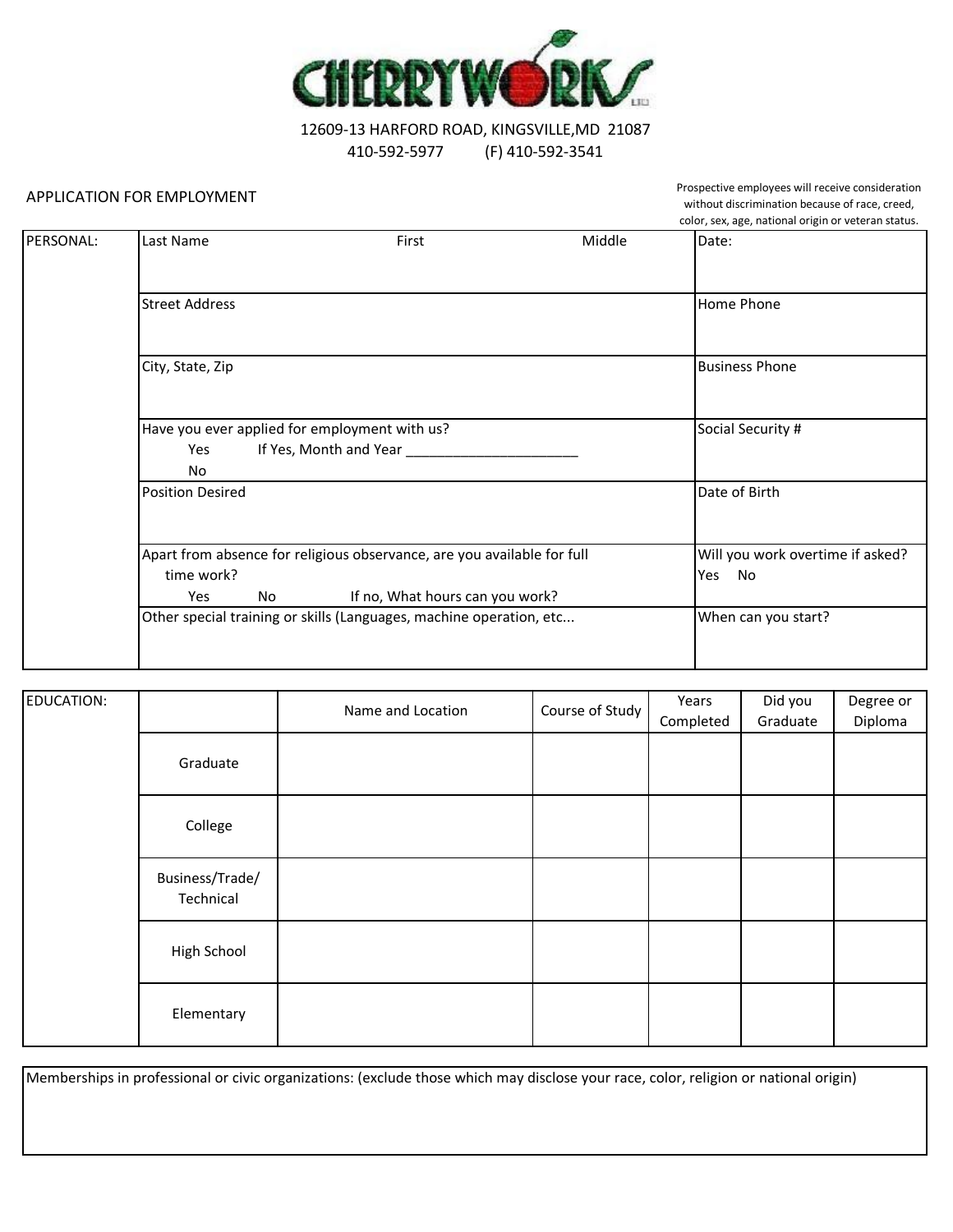| <b>EMPLOYMENT</b><br><b>HISTORY:</b> | Company Name:       | Telephone:                                |  |
|--------------------------------------|---------------------|-------------------------------------------|--|
|                                      | Address:            | Employed (mm/yy)<br>From<br>To            |  |
|                                      | Name of Supervisor: | <b>Weekly Pay</b><br><b>Start</b><br>Last |  |
|                                      | Job Title:          | Reason for Leaving:                       |  |
|                                      | Job Description:    |                                           |  |
|                                      | Company Name:       | Telephone:                                |  |
|                                      | Address:            | Employed (mm/yy)<br>From<br>To            |  |
|                                      | Name of Supervisor: | <b>Weekly Pay</b><br><b>Start</b><br>Last |  |
|                                      | Job Title:          | Reason for Leaving:                       |  |
|                                      | Job Description:    |                                           |  |
|                                      | Company Name:       | Telephone:                                |  |
|                                      | Address:            | Employed (mm/yy)<br>From<br>To            |  |
|                                      | Name of Supervisor: | <b>Weekly Pay</b><br><b>Start</b><br>Last |  |
|                                      | Job Title:          | Reason for Leaving:                       |  |
|                                      | Job Description:    |                                           |  |
|                                      | Company Name:       | Telephone:                                |  |
|                                      | Address:            | Employed (mm/yy)<br>From<br>To            |  |
|                                      | Name of Supervisor: | <b>Weekly Pay</b><br><b>Start</b><br>Last |  |
|                                      | Job Title:          | Reason for Leaving:                       |  |
|                                      | Job Description:    |                                           |  |

| We may contact | <b>DO NOT CONTACT</b> |
|----------------|-----------------------|
| the employers  | Employer (s):         |
| listed above   |                       |
| unless you     | <b>IReason:</b>       |
| indictae those |                       |

| MILITARY: | Did you serve in the U.S. Armed Forces?                                  | Which branch? |
|-----------|--------------------------------------------------------------------------|---------------|
|           | Describe any training relevant to the potion for which you are applying. |               |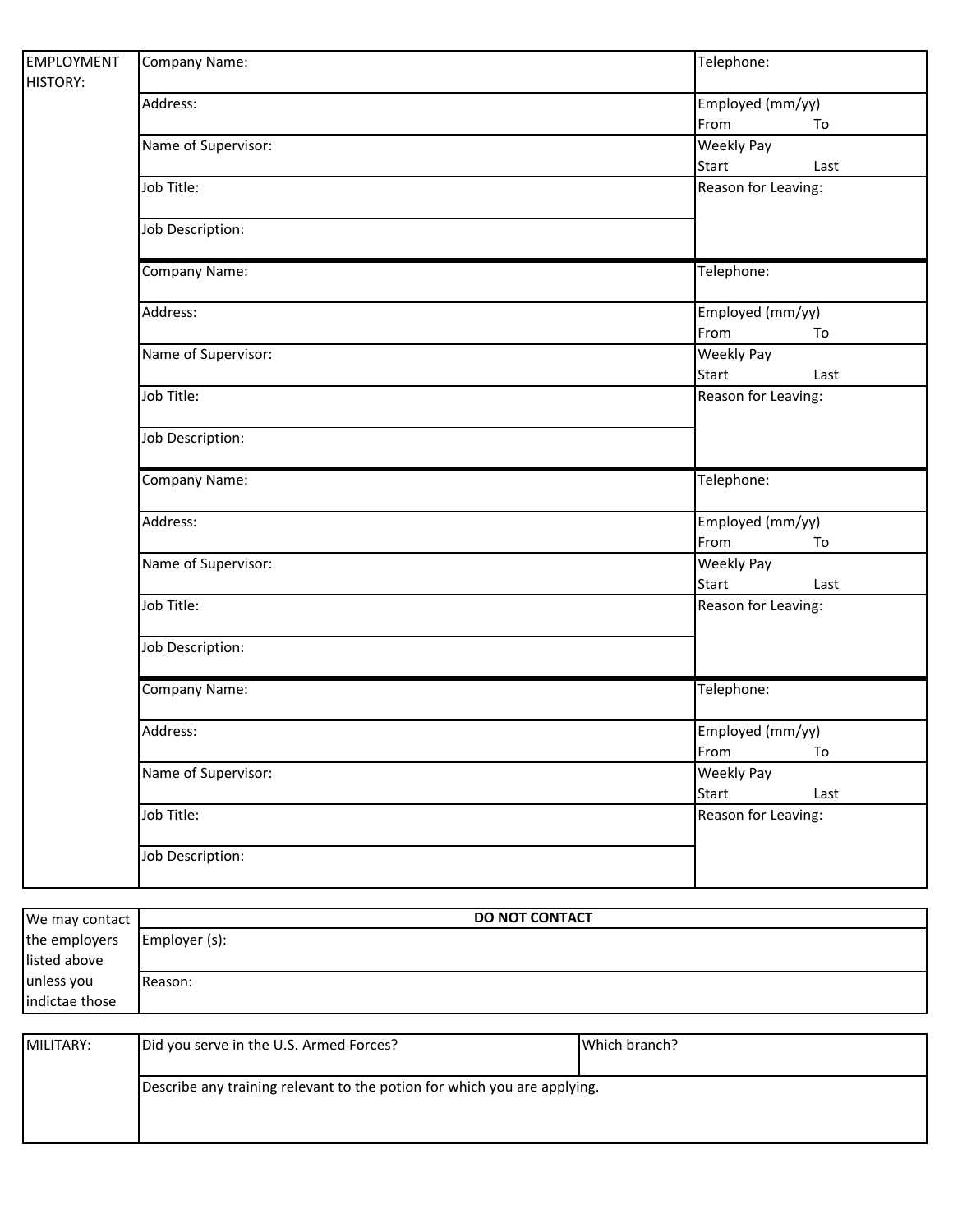| <b>GENERAL</b> | Sex:                                                                                                                                                                                                                                                                                                                       | Male                                                       | Are you a U.S. citizen?                                                |                               |                     | Are you over 18 years of age? |                              | Yes<br><b>No</b>   |                                                                                                                   |
|----------------|----------------------------------------------------------------------------------------------------------------------------------------------------------------------------------------------------------------------------------------------------------------------------------------------------------------------------|------------------------------------------------------------|------------------------------------------------------------------------|-------------------------------|---------------------|-------------------------------|------------------------------|--------------------|-------------------------------------------------------------------------------------------------------------------|
| INFORMATION:   | If not, employment is subject to verification of age.<br>Female<br>Yes<br><b>No</b>                                                                                                                                                                                                                                        |                                                            |                                                                        |                               |                     |                               |                              |                    |                                                                                                                   |
|                | Provide dates you attended school:                                                                                                                                                                                                                                                                                         |                                                            |                                                                        |                               | High School:        |                               |                              |                    |                                                                                                                   |
|                | Elementary:<br>From                                                                                                                                                                                                                                                                                                        |                                                            | To                                                                     | From                          |                     | To                            | College:<br>From             |                    | To                                                                                                                |
|                | Other (Give names and dates)                                                                                                                                                                                                                                                                                               |                                                            |                                                                        |                               |                     |                               |                              |                    |                                                                                                                   |
|                | Marital status:                                                                                                                                                                                                                                                                                                            |                                                            |                                                                        |                               |                     |                               |                              |                    |                                                                                                                   |
|                |                                                                                                                                                                                                                                                                                                                            | Single<br>Seperated                                        |                                                                        |                               | Engaged<br>Divorced |                               |                              | Married<br>Widowed |                                                                                                                   |
|                |                                                                                                                                                                                                                                                                                                                            |                                                            | Number of dependents including yourself:                               |                               |                     |                               |                              |                    |                                                                                                                   |
|                | What was your previous address?                                                                                                                                                                                                                                                                                            |                                                            |                                                                        | How long at previous address? |                     |                               | How long at present address? |                    |                                                                                                                   |
|                |                                                                                                                                                                                                                                                                                                                            | Have you ever been bonded?<br>If yes, with which employer? |                                                                        | Yes                           | No                  |                               |                              |                    |                                                                                                                   |
|                |                                                                                                                                                                                                                                                                                                                            | If yes, describe in full.                                  | have not been annulled, expunged or sealed by the courts?              |                               |                     | Yes                           | No                           |                    | Have you ever been convicted of a crime in the past ten years, excluding misdemeanors and summary offenses, which |
|                |                                                                                                                                                                                                                                                                                                                            |                                                            | State any relatives or friends working for us, other than your spouse. |                               |                     |                               |                              |                    |                                                                                                                   |
| SIGNATURE:     | The information provided in this application for employment at Cherryworks, Ltd. Is true, correct and complete. If<br>employed, any misstatement or omission of fact on this application, may result in my dismissal                                                                                                       |                                                            |                                                                        |                               |                     |                               |                              |                    |                                                                                                                   |
|                | I understand that acceptance of an offer of employment does not create a contractual obligation upon the employer to<br>continue to employee me in the future.                                                                                                                                                             |                                                            |                                                                        |                               |                     |                               |                              |                    |                                                                                                                   |
|                | If you decide to engage an investigative consumer reporting agency to report on my creditand personal history, I<br>authorize you to do so. If a report is obtained, you must provide, at my request, the name of the agency so I may obtain<br>from them the nature and substance of information contained in the report. |                                                            |                                                                        |                               |                     |                               |                              |                    |                                                                                                                   |
|                |                                                                                                                                                                                                                                                                                                                            | Date                                                       |                                                                        |                               |                     |                               | Signature                    |                    |                                                                                                                   |
|                |                                                                                                                                                                                                                                                                                                                            |                                                            |                                                                        |                               |                     |                               |                              |                    |                                                                                                                   |

| <b>For Cherryworks</b> | Date Application Received | Date Application Viewed | Date of Interview | Approved |
|------------------------|---------------------------|-------------------------|-------------------|----------|
| <b>IUse Only</b>       |                           |                         |                   |          |
|                        |                           |                         |                   | Denied   |